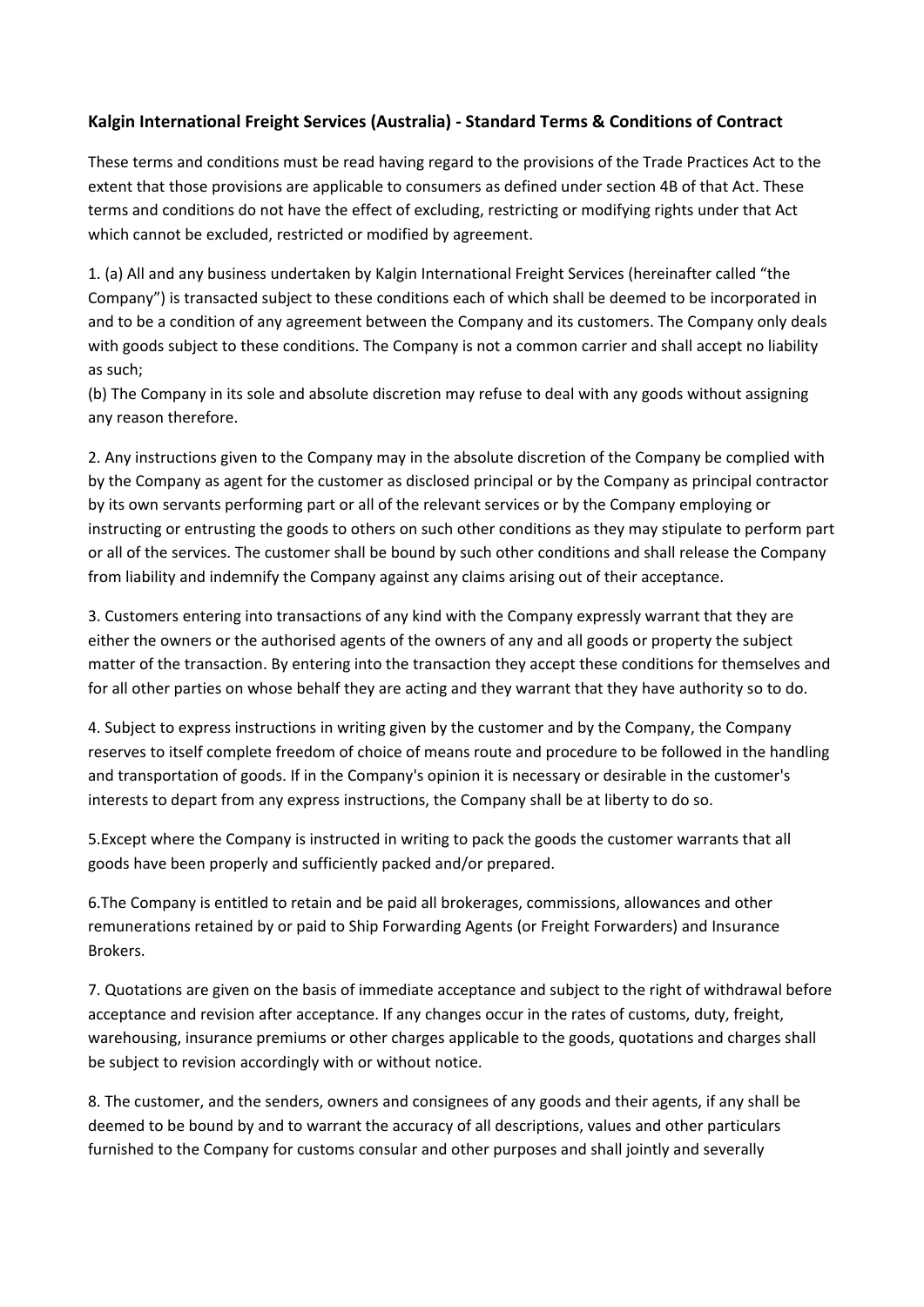indemnify the Company against all losses, damages, expenses and fines arising from any inaccuracy or omission, even if such inaccuracy or omission is not due to any negligence, wilful act or omission.

9. The customer and the senders, owners and consignees and their agents, if any, shall be jointly and severally liable for any duty, tax, impost, excise, levy, penalty, deposit or outlay of whatsoever nature levied by any Government or the authorities at any port or place in connection with the goods and for any payments, fines, expenses, loss or damage incurred or sustained by the Company in connection therewith and shall indemnify the Company, its servants and agents from all claims by third parties howsoever arising in connection with the goods.

10. When goods are accepted or dealt with upon instructions to collect freight, duties, charges or other expenses from the consignee or any other person the customer shall remain responsible for the same if they are not paid by such consignee or other person.

11. The Customer shall be responsible for the timely return of any container to the person who owns or has a right to possession of the container in a clean and undamaged condition. The Customer agrees to indemnify the Company against any claim, liability or expense, including detention or demurrage charges, which arise as a result of:

(a) a failure to return the container, or

(b) a delay in the return of the container beyond the customary period allowed for container returns, or (c) any damage to the container, or

(d) the container being returned in a dirty or contaminated condition, regardless of who failed or delayed in the return of the container or where or by whom the container was damaged, made dirty or contaminated.

12. The Customer shall indemnify the Company against any claim, liability or expense which arises as a result of delay in loading or unloading of the Customer's Goods, or any waiting time, detention or demurrage for any truck or any other conveyance whatsoever.

13. (1) The Company's charges to the customers including freight shall be deemed fully earned on receipt of the goods by the Company and shall be paid and non-returnable in any event, cargo lost or not lost or a voyage or flights broken up or abandoned. If there shall be a forced interruption or abandonment of a voyage or flight at the port or airport of shipment or elsewhere, any forwarding of the goods or any part thereof shall be at the risk and expense of the customer and the senders, owners and consignees.

(2) All unpaid charges shall be paid in full and without any offset, counterclaim or deduction, in the currency of the place of receipt of the goods or at the Company's option, in the currency of the place of delivery at the TT selling rate in effect on the day of payment. If the date determined above falls on a day which banks are closed for business, the rate ruling on the next succeeding business day shall govern.

(3) The Company's charges including freight have been calculated on the basis of particulars furnished by, or on behalf of the customer. The Company may at any time open any container or any other package or unit in order to re-weigh, re-measure or re-value the contents and if the particulars furnished by or on behalf of the customer are incorrect, it is agreed that a sum equal to either five times the difference between the correct freight and the freight charged, or double the correct freight less the freight charged, whichever sum is smaller, shall be payable as liquidated damages to the Company.

14. No insurance will be effected except upon express instructions as to the risks to be insured against and the value or values to be declared in writing by the customer and all insurances effected by the Company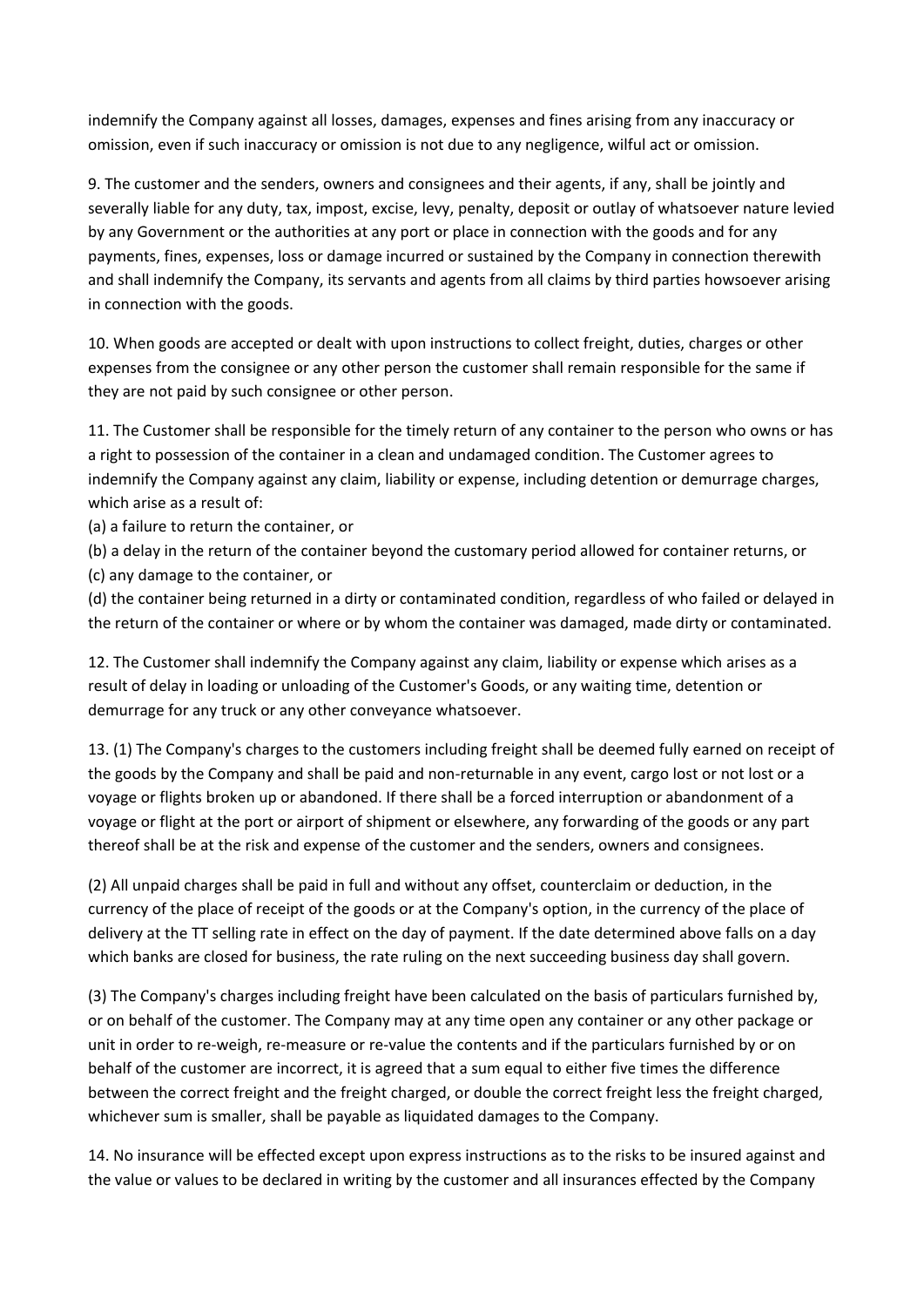subject to the usual exceptions and conditions of the policies of the insurance company or underwriters accepting the risk. The Company shall not be under any obligation to effect a separate insurance on each consignment but may declare it on any open or general policy. Should the insurers dispute their liability for any reason the insured shall have recourse against the insurers only and the Company shall not be under any responsibility or liability in relation thereto, notwithstanding that the premium upon the policy may not be at the same rate as that charged by the Company or paid to the Company by its customer.

15. The Company shall not be liable:

(a) for loss of or damage to goods unless such loss or damage occurs whilst the goods are in the actual custody of the Company and under its actual control and unless such loss or damage is due to the wilful neglect or default of the Company or its own servants;

(b) for any delay in delivery, forwarding or transit or failure to deliver goods, any deterioration, contamination, evaporation or any consequential loss or loss of market however caused;

(c) for failure to follow instructions given to it by or on behalf of the customer whether or not such failure is wilful;

(d) for any damage or expense arising from or in any way connected with marks, numbers, brands, contents, quality or description of any goods;

(e) for loss or damage resulting from fire, water, explosion or theft whether caused by negligence of the Company's servants or otherwise;

16. (a) The Company shall not be liable under any circumstances for loss or damage resulting from or attributable to any quotation, statement, representation or information whether oral or in writing howsoever, wheresoever or to whomsoever made or given by or on behalf of the Company or by any servant, employee or agent of the Company as to the classification of the liability for or the amount, scale or rate of customs and/or excise duty or other impost, tax or rate applicable to any goods or property whatsoever.

(b) The Company does not accept responsibility or liability in relation to any decision taken or liability incurred on the basis of any such quotation, statement, representation or information.

17. Liability of the Company arising out of any one incident whether or not there has been any declaration of value of the goods, for breach of warranty implied into these terms and conditions by the Trade Practices Act 1974 or howsoever arising, is limited to any of the following as determined by the Company: (a) the supplying of the services again; or

(b) the payment of the cost of having the services supplied again; or

(c) the lesser of A\$200.00 for loss of or damage to any such goods, packages or units or A\$2.00 per kilogram of the gross weight for loss of or damage to any such goods, packages or units or A\$20.00 per package or unit lost or damaged.

For the purposes of this clause the word "package" shall include the contents even if particulars have been provided or incorporated in any document of the Company.

18. The Company shall be discharged of all liability unless suit is brought in the proper forum and written notice thereof received by the Company within six months after delivery of the goods or the date when the goods should have been delivered. In the event that the said time period shall be found contrary to any Convention or law compulsorily applicable the period prescribed by such Convention or law shall then apply but in that circumstance only.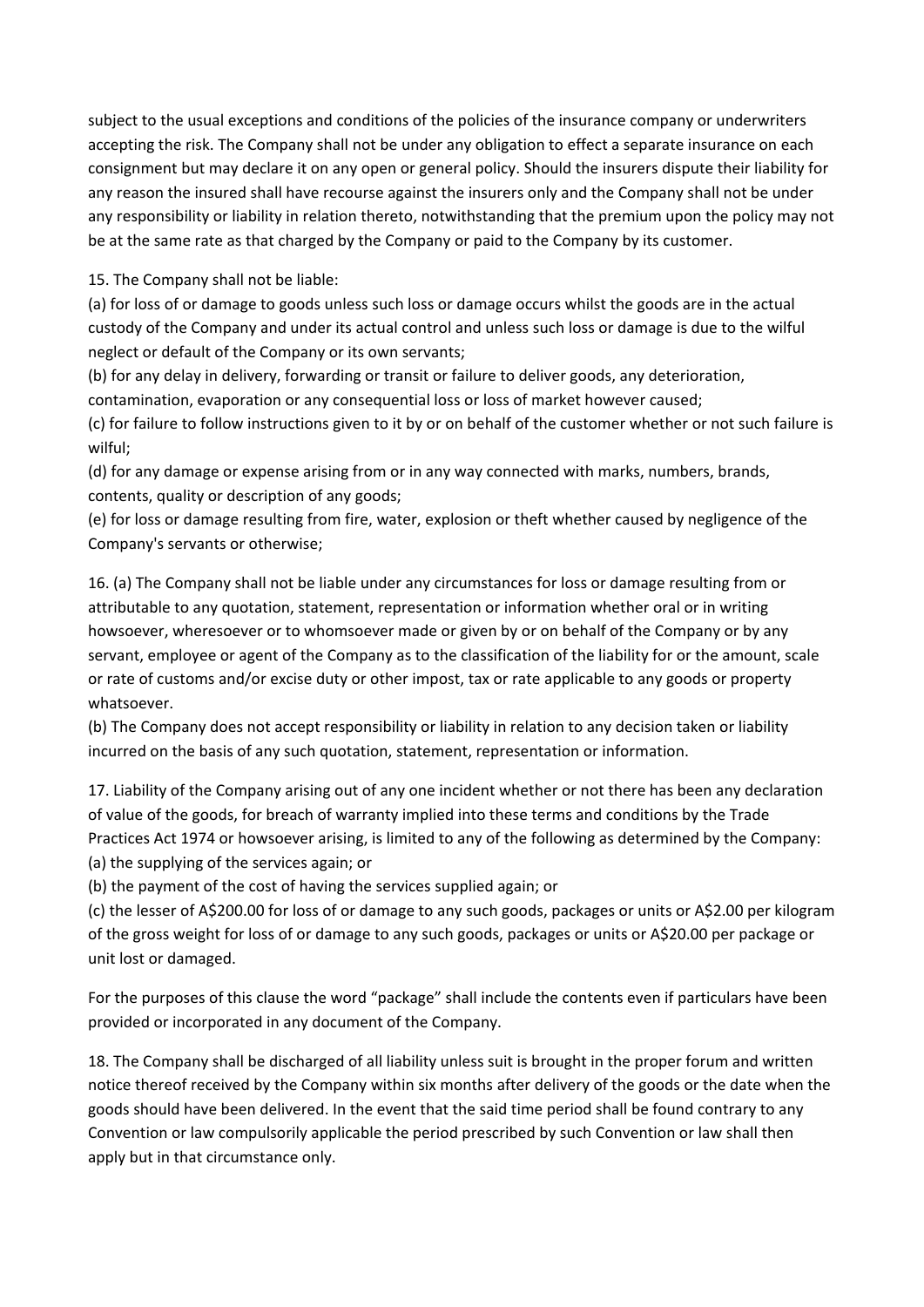19. (a) In the case of carriage by sea, the value will not be declared or inserted in the Bill of Lading for the purpose of extending the Ship owners' liability under Article IV Rule 5(a) of Schedule 1 of the Carriage of Goods by Sea Act 1991 except upon express instructions given in writing by the customer.

(b) In the case of Carriage by Air, no optional declaration of value to increase the Air Carriers liability under the Carriage by Civil Aviation (Carrier's Liability) Act 1959, Article 22(2) of Schedule 1 as amended by Schedule 2 will be made except upon express instructions given in writing by the customer;

(c) In all other cases where there is a choice of tariff rates according to the extent of the liability assumed by carriers warehousemen or others no declaration of value (where optional) will be made for the purposes of extending liability and goods will be forwarded or dealt with at owners risk or other minimum charges unless express instructions in writing to the contrary are given by the customer.

20. Instructions to collect payment on delivery (COD) in cash or otherwise are accepted by the Company upon the condition that the Company in the matter of such collection will be liable for the exercise of reasonable diligence and care only.

21.Perishable goods, which are not taken up immediately upon arrival or which are insufficiently addressed or marked or otherwise not identifiable may be sold or otherwise disposed of without any notice to the customer and payment or tender of the net proceeds of any sale after deduction of charges shall be equivalent to delivery. All charges and expenses arising in connection with the sale or disposal of the goods shall be paid by the customer.

22. Non-perishable goods which cannot be delivered either because they are insufficiently or incorrectly addressed or because they are not collected or accepted by the consignee may be sold or returned at the Company's option at any time after the expiration of 21 days from a notice in writing sent to the address which the customer gave to the Company on delivery of the goods. All charges and expenses arising in connection with the sale or return of the goods shall be paid by the customer. A communication from any agent or correspondent of the Company to the effect that the goods cannot be delivered for any reason shall be conclusive evidence of that fact.

23. Except under special arrangements previously made in writing the Company will not accept or deal with any noxious, dangerous, hazardous or inflammable or explosive goods or any goods likely to cause damage. Any person delivering such goods to the Company or causing the Company to handle or deal with any such goods (except under special arrangements previously made in writing) shall be liable for all loss or damage caused thereby and shall indemnify the Company against all penalties claims damages costs and expenses arising in connection therewith and the goods may be destroyed or otherwise dealt with at the sole discretion of the Company or any other person in whose custody they may be at the relevant time. If such goods are accepted under arrangements previously made in writing they may nevertheless be so destroyed or otherwise dealt with if they become dangerous to other goods or property. The expression "goods likely to cause damage" includes goods likely to harbour or encourage vermin or other pests and all such goods as fall within the definition of hazardous and dangerous goods in the legislation governing cartage by road or rail in the States and Territories of Australia.

24. Except under special arrangements previously made in writing the Company will not accept bullion, coins, precious stones, jewellery, valuables, antiques, pictures, livestock or plants and the Company will not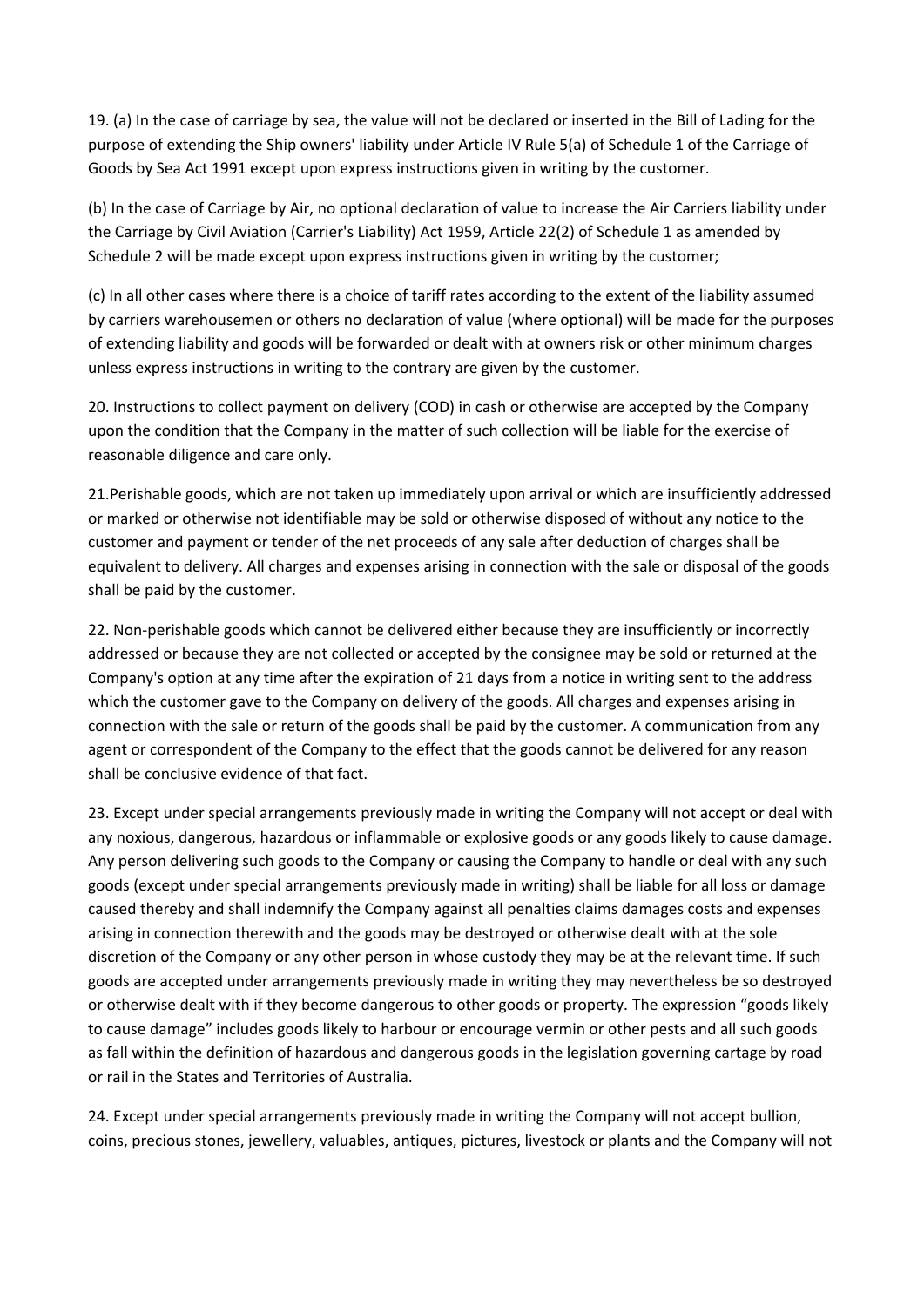accept any liability whatever for any such goods except under special arrangements previously made in writing.

25.Pending forwarding and delivery goods may be warehoused or otherwise held at any place or places at the sole discretion of the Company at the customers or owner's risk and expense.

26.All goods and documents relating to goods shall be subject to a particular and general lien for moneys due either in respect of such goods or any particular or general balance of other moneys due from the customer, the senders, owners or consignee to the Company. If any moneys due to the Company are not paid within one calendar month after notice has been given to the person from whom the moneys are due that such goods are detained, they may be sold by auction or otherwise at the sole discretion of the Company and at the expense of such person and the proceeds applied in or towards satisfaction of such particular and general lien.

27. (a) By entering into any agreement to which these conditions apply, the customer on his own behalf and as agent of the owner, sender and consignee agrees and further offers to limit the liability of all servants, employees and agents of the Company in respect to the goods and subject to the agreement to the extent that each such servant, employee and agent shall be protected by and entitled to the full benefit of all provisions in these conditions excluding or restricting tortious liability of any kind; (b) The offer hereinbefore referred to shall be accepted by the act of each such servant employee or agent in performing any function in relation to or affecting the goods the subject of the agreement; (c) For the purposes of the foregoing provisions of this clause the Company is and shall be deemed to be acting as agent on behalf of and trustee for the benefit of all persons who are or become its servants employees or agents from time to time and all such persons shall to this extent be and be deemed to be parties to the agreement concerned.

28. In addition to and without prejudice to the foregoing Conditions the customer undertakes that it shall in any event indemnify the Company against all liabilities suffered or incurred by the Company arising directly or indirectly from or in connection with the customer's instructions or their implementation or the goods including containers and in particular the customer shall indemnify the Company in respect of any liability it may be under to any servant, agent or sub-contractor, or any haulier, carrier, warehouseman, or other person whatsoever at any time involved with the goods arising out of any claim made directly or indirectly against any such party by the customer or by any sender, consignee or owner of the goods or by any person interested in the goods or by any other person whatsoever.

29. Without prejudice to any other Condition, the Company shall have the right to enforce any liability of the customer under these conditions or to recover any sums to be paid by the customer under these conditions not only against or from the customer but also if it thinks fit against or from the sender and/or owners and/or consignees of the goods.

30. The use of a customer's own form shall in no way derogate from these conditions the whole of which shall, notwithstanding anything contained in any such form, constitute terms of the agreement so entered into. Any provision in any such form which is contrary to any provision of these Conditions shall to the extent of such inconsistency be inapplicable.

31. The goods shall be deemed to have been delivered as described unless notice of loss or of damage to the goods indicating the general nature of such loss or damage shall have been given in writing to the